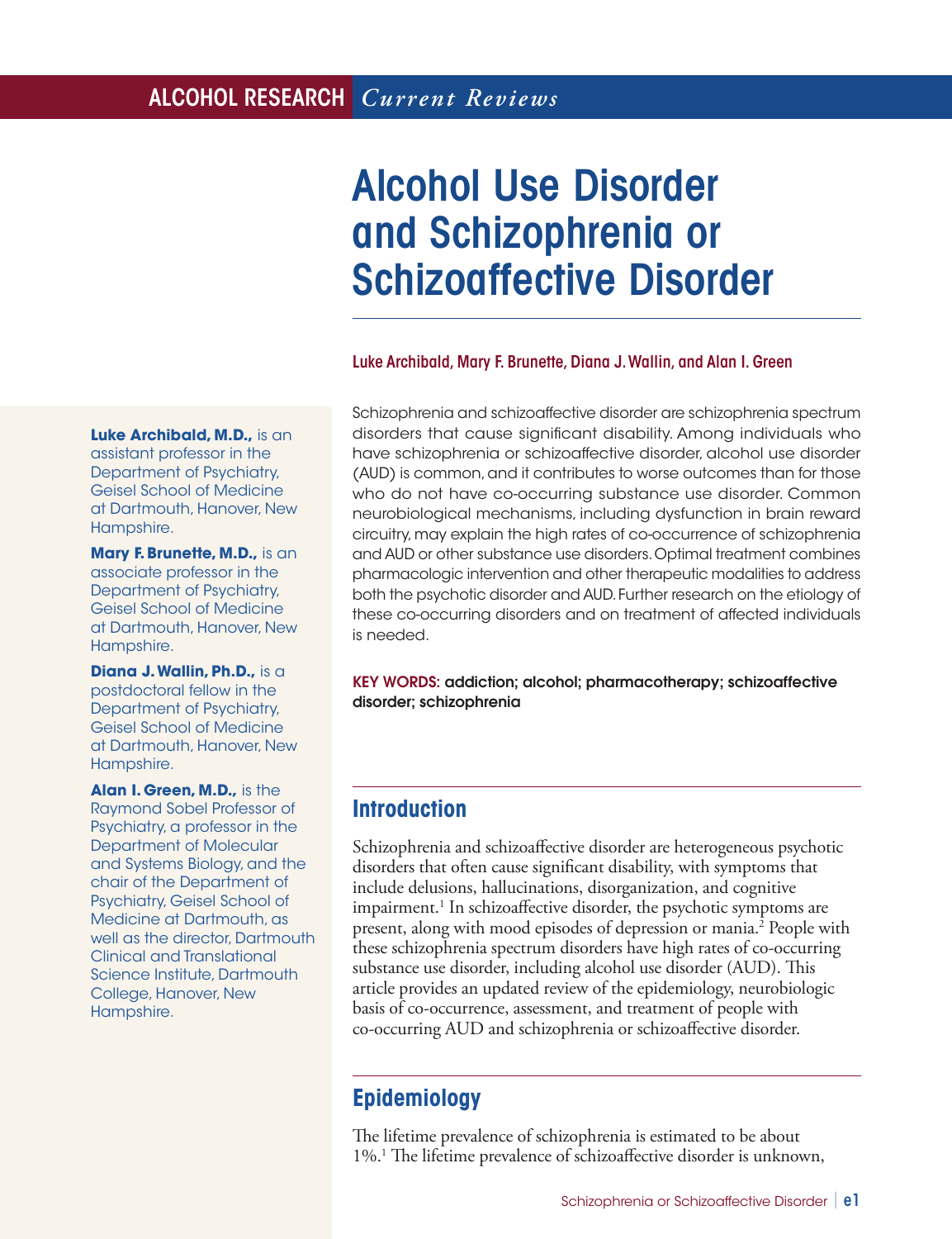given changes in diagnostic criteria and challenges in differentiating this disorder from other diagnoses, but it is believed to be less common than schizophrenia, with regional estimates between 0.3% and  $1.1\%$ .<sup>2,3</sup>

Individuals with these psychotic disorders have three times the risk of heavy alcohol use relative to the general population.<sup>4,5</sup> One meta-analysis of individuals with schizophrenia found a lifetime prevalence of AUD of 24.3%.<sup>6</sup> One American study reported that 36.4% of 404 participants had experienced AUD before their first episode of psychosis.7 In both the general U.S. population and among people with schizophrenia, AUD is associated with male gender and Caucasian race.7 For individuals who have schizophrenia, AUD is associated with depression, suicidality, medication nonadherence, chronic physical problems, homelessness, aggression, violence, incarceration, and high rates of hospitalization.<sup>7-10</sup>

## **Basis of Co-Occurrence**

The genetic risk for schizophrenia has been fairly well-established. Heritability is estimated to be 80% to 85% for schizophrenia.<sup>11</sup> Studies of twins have been a way to isolate genetic risk from environmental risk. The concordance rate, the likelihood that a second twin will receive a diagnosis of schizophrenia after the first twin, has been estimated at 41% to 65% for monozygotic and 0% to 28% for dizygotic twins.<sup>11</sup> In addition, multiple genetic determinants of risk for schizophrenia (especially within neural systems) may contribute to the risk for both psychosis and addiction. For disorders such as schizophrenia that stem from variation at multiple genetic loci, the various risk alleles can be summed together to determine a polygenic risk score. Strong associations between substance use disorder, including AUD, and the polygenic risk score for schizophrenia indicate that shared genetic liability may contribute to the co-occurrence of these disorders.<sup>12</sup>

Several polymorphisms (genetic variations) of the brain-derived neurotrophic factor (BDNF) protein correlate with co-occurring schizophrenia and alcohol dependence but not with alcohol dependence alone, suggesting that these polymorphisms may contribute to a specific vulnerability to these co-occurring disorders.<sup>13</sup> Recently, a large genome-wide association study of individuals with alcohol dependence (diagnosed using the fourth edition of the *Diagnostic and Statistical Manual of Mental Disorders*) revealed 17 traits, including schizophrenia, that had significant genetic correlations to alcohol dependence.<sup>14</sup> These studies support the notion that certain genetic factors can lead to an increased risk for developing co-occurring schizophrenia and AUD.

Several theories have emerged to explain the high prevalence of co-occurring schizophrenia and substance use disorder.<sup>8,15</sup> Rosenthal first proposed the diathesis-stress model in 1970 to describe the combined interaction of a neurobiological vulnerability with an environmental vulnerability that leads to the development of schizophrenia.16 This theory is also called the "two-hit" model. For the development of schizophrenia and AUD, for example, the two hits could be a genetic risk for schizophrenia combined with alcohol drinking during adolescence. Although alcohol use in adolescence predicts future co-occurring mental health disorders and substance use disorder, adolescent exposure to alcohol was not found to be associated with the age of onset of psychosis.<sup>17</sup> A variant of the two-hit model is the cumulative risk factor hypothesis, which posits that among people with schizophrenia, the increased risk for developing substance use disorder stems from the added risks of poor cognitive development, poor social functioning, effects of poverty, and poor social environments.<sup>1</sup>

Another theory explaining the high rate of substance use disorder among individuals who have schizophrenia is the self-medication hypothesis, which suggests that people use substances to find relief from symptoms or in an effort to decrease side effects that arise from antipsychotic treatments.18 Although clinically plausible, this theory has not been supported by research. Studies indicate that negative symptoms are not necessarily elevated in individuals with schizophrenia and substance use disorder, and that among young people who experienced first-episode psychosis, substance use disorder often developed before the use of medications.<sup>7,19</sup>

In 2018, Khokhar and colleagues reviewed the unifying hypothesis that the co-occurrence of schizophrenia and substance use disorder may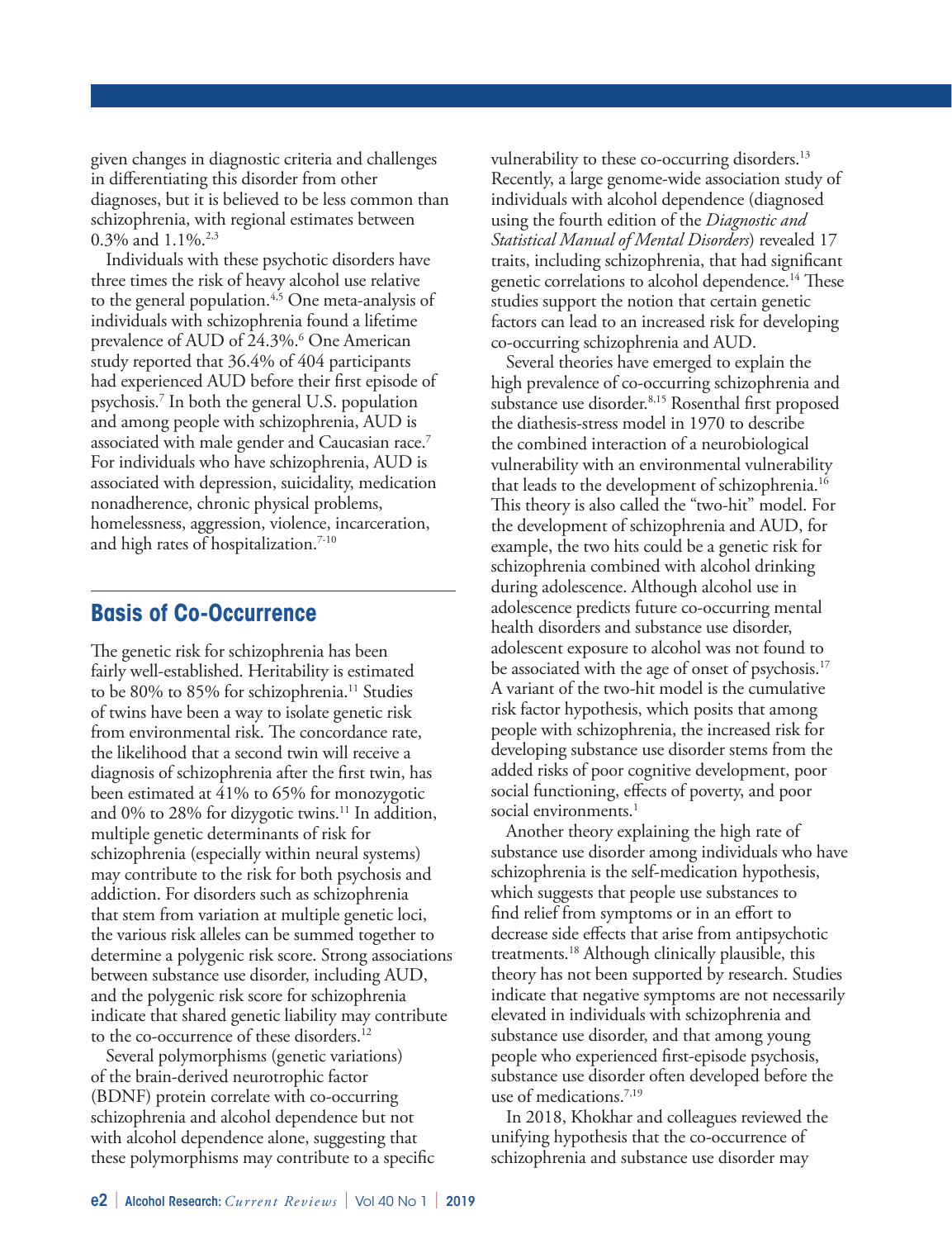relate to a dysregulation of the mesocorticolimbic reward system in the brain.<sup>15</sup> Sometimes called the primary addiction hypothesis<sup>20</sup> or reward deficiency syndrome,<sup>21</sup> this circuit-level dysregulation has been studied using functional magnetic resonance imaging (fMRI). People with co-occurring schizophrenia and nicotine dependence have been shown to have reductions in resting-state connectivity between the insula and the anterior cingulate cortex, and people with co-occurring schizophrenia and cannabis use disorder have been shown to have a hypoconnectivity between the nucleus accumbens and frontal cortical regions.22,23 Moreover, studies using task-based fMRI have reported dysfunction in the ventral striatum.<sup>24</sup>

The neurodevelopmental theory of schizophrenia suggests that an early insult in brain development may lead to onset of symptoms of schizophrenia in late adolescence or early adulthood.25 This theory led to the development of a putative animal model of schizophrenia—the neonatal ventral hippocampal lesion (NVHL) model. In this model, rats receive small, bilateral, hippocampal lesions at the end of the first week of life, and in adulthood they display many of the memory and social deficits associated with schizophrenia.<sup>26</sup> This line of research is also promising for co-occurring substance use disorder, since NVHL rats consume more substances than their control group counterparts, and, after access to alcohol during adolescence, they drink more alcohol as adults.<sup>27</sup> Thus, the NVHL rat may be a promising model for studying changes in the reward circuits of the brain among individuals who have schizophrenia and AUD, and for identifying potential therapeutic targets for those who have schizophrenia and co-occurring substance use disorder.

Although models of co-occurring AUD or substance use disorder and schizophrenia or schizoaffective disorder continue to evolve, understanding the basis of the co-occurrence may inform treatment approaches, especially pharmacologic treatment for the co-occurring disorders. Moreover, regardless of the model, it appears that AUD or substance use disorder and schizophrenia or schizoaffective disorder are linked. Thus, treatment for such co-occurring disorders must address both the psychotic symptoms and the alcohol or other substance misuse.

## **Assessment, Treatment, and Prognosis**

Given the high rates of co-occurring AUD among individuals with schizophrenia or schizoaffective disorder, as well as the clear evidence that such use can worsen the course of the psychotic disorder, diagnostic assessment for any individual presenting with symptoms of psychosis should include screening for alcohol and other substance use. In emergency departments, consideration of possible substance-induced psychosis is important. In one study, 18.9% of those with a diagnosis of substance-induced psychosis had alcohol as the primary substance.<sup>28</sup> In 39.6% of cases, alcohol was used with cocaine or cannabis.

Because alcohol can precipitate psychotic symptoms during acute intoxication, withdrawal, or chronic use, obtaining a detailed history and creating a timeline of periods of psychotic symptoms and substance use can help clinicians differentiate between substance-induced psychosis and a primary psychotic disorder. Individuals with psychotic disorders may not be able or willing to provide these details of their history, particularly during periods of symptom exacerbation. Therefore, collecting information from collateral sources, such as family members, is often necessary. For initial evaluations and assessments of treatment response, laboratory examinations, such as testing for ethyl glucuronide, can provide useful evidence of recent alcohol use.29

Treatment for substance-induced psychosis focuses on acute management, often with reduced stimulation, in a supportive, abstinent environment, and sometimes with short-term antipsychotic treatment. Once an individual becomes abstinent and withdrawal has resolved, psychotic symptoms also usually resolve, but 25% of cases may persist, resulting in diagnoses of schizophrenia spectrum disorders.<sup>30</sup> By contrast, treatment for individuals who have primary psychotic disorders with co-occurring AUD usually requires long-term antipsychotic medication and psychosocial interventions, in addition to other interventions for AUD noted in this section. Moreover, for individuals with co-occurring AUD and psychotic disorders, both disorders should be treated simultaneously. Thus, comprehensive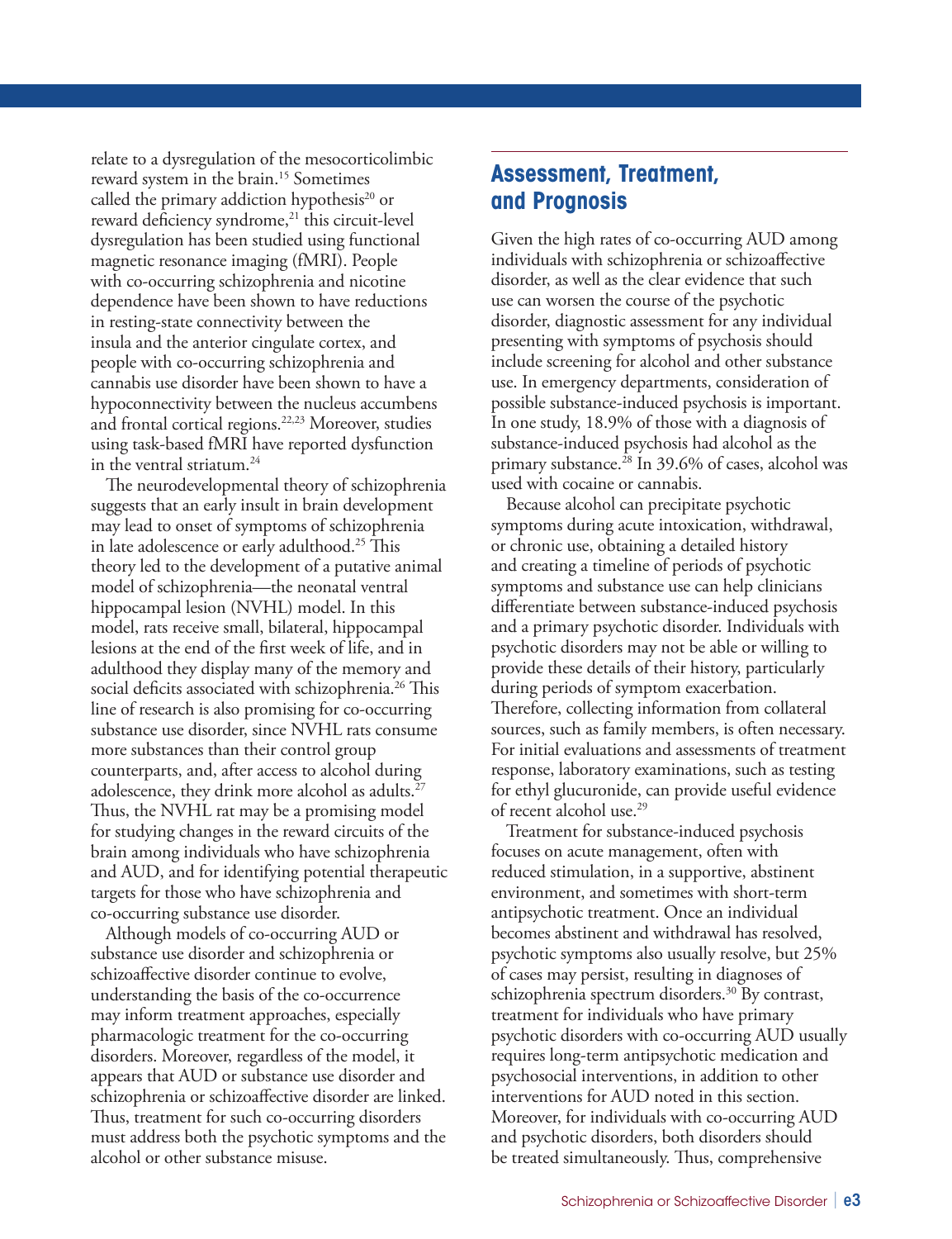treatment—combining medication with behavioral and psychosocial interventions—is appropriate.

## **Pharmacologic treatment**

This section reviews the evidence for the efficacy of medications used to treat AUD in individuals who have co-occurring schizophrenia or schizoaffective disorder. In addition, this section includes a review of the effects of antipsychotic medications on alcohol intake among individuals who have these co-occurring disorders.

#### **AUD medication implications for schizophrenia or schizoaffective disorder**

Several studies have examined the safety and efficacy of medications (i.e., naltrexone, disulfiram, and acamprosate) used to treat AUD in individuals with co-occurring schizophrenia and AUD.<sup>31</sup> In a small, randomized controlled trial of patients with schizophrenia and AUD, those treated with naltrexone reported significantly fewer drinking days, fewer heavy-drinking days, and less craving, as compared to those receiving placebo.<sup>32</sup> In a small, open-label study of naltrexone administered to individuals with schizophrenia spectrum disorders, investigators found improvements in various measures of alcohol intake, as well as in psychotic symptoms.<sup>33</sup>

Another study of patients with serious mental illnesses, including schizophrenia, compared naltrexone and disulfiram individually and in combination with placebo. $34$  In this study, participants who received active medication had better alcohol use outcomes than those who received placebo. However, the majority of participants with a psychotic spectrum disorder had a diagnosis of bipolar disorder, limiting the potential applicability for individuals who have schizophrenia or schizoaffective disorder.

No known studies have assessed extended-release naltrexone for AUD in a population that includes individuals with psychotic disorders. However, given the cognitive and executive dysfunction associated with schizophrenia, this formulation (injectable with slow release and gradual absorption over 4 weeks) of naltrexone may have potential benefits for increasing medication adherence.

A small, randomized controlled trial examined the use of acamprosate for individuals with psychotic

disorders.35 In that study, all participants reduced drinking, and there was no difference between acamprosate and placebo in increasing the number of consecutive days of abstinence.

Theoretically, disulfiram has a risk of worsening psychosis in predisposed individuals because of its action of inhibiting dopamine beta-hydroxylase, but this phenomenon appears to be rare in clinical practice.36 Other than the study that compared naltrexone, disulfiram, or a combination of naltrexone and disulfiram, no known randomized controlled trials have examined disulfiram among individuals with psychotic disorders. However, in a chart review of 33 patients treated with disulfiram who had a diagnosis of alcoholism and also had severe mental illness, 64% experienced remission of the alcoholism for at least 1 year during a 3-year follow-up period.37

Few studies have examined use of other medications for off-label treatment of AUD in individuals with schizophrenia spectrum disorders. For example, the effects of topiramate on alcohol outcomes have not been studied in this population, although it has been used to potentially control weight in people with schizophrenia.<sup>38</sup> There is some evidence that the mood stabilizer valproic acid may reduce alcohol consumption in a population that has dual diagnoses, which may have relevance for treating individuals with schizoaffective disorder. Specifically, in a randomized controlled trial of valproic acid versus placebo, in addition to treatment as usual, individuals with bipolar I disorder and alcohol dependence demonstrated a significantly smaller proportion of heavy-drinking days and a trend toward fewer drinks per heavy-drinking day.39 However, no known trials have examined valproic acid in a population of individuals with schizophrenia and AUD.

Varenicline, which has been approved by the U.S. Food and Drug Administration for the treatment of nicotine use disorder, has been shown to decrease alcohol consumption among participants with AUD.40 However, the only study of this medication in patients with schizophrenia and AUD reported poor tolerability.41 Benzodiazepines, although useful for treating alcohol withdrawal and as adjunctive agents for acute manic episodes, are not effective for treatment of AUD and are associated with worse outcomes, including risk of overdose when combined with alcohol.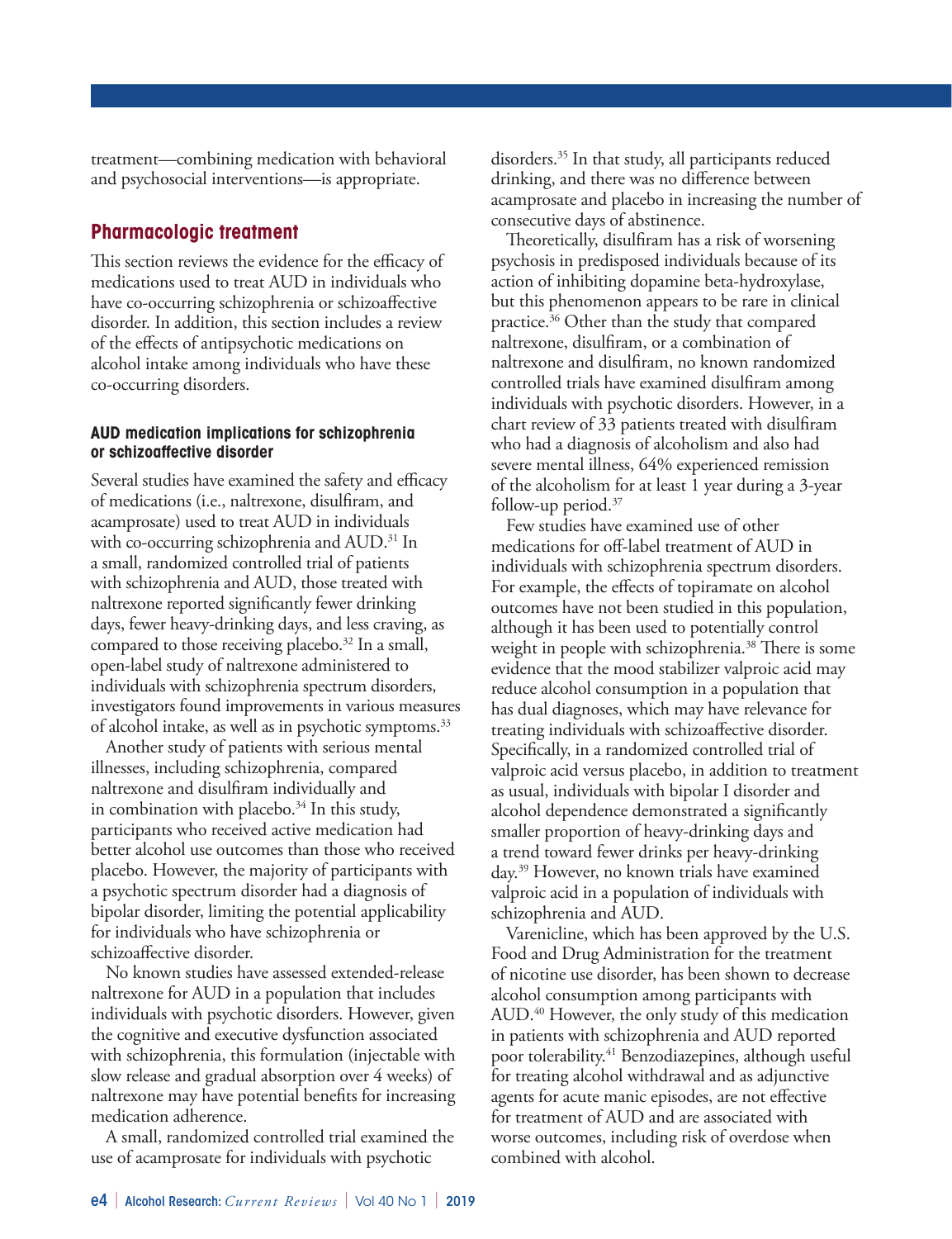In summary, although few studies have examined the effects of medications (i.e., naltrexone, disulfiram, and acamprosate) that treat AUD among individuals with psychotic disorders, evidence of the safety and potential benefit is sufficient to encourage increased use in this population (see Table 1).

#### **Schizophrenia or schizoaffective disorder medication implications for AUD**

The choice of medication for treating psychotic or affective symptoms in people with psychotic disorders may have implications for alcohol consumption. First-generation antipsychotic medications do not appear to decrease alcohol use and actually may increase substance use and craving in people with schizophrenia and co-occurring substance use disorder.<sup>42</sup> Long-acting injectable formulations of second-generation antipsychotics, as well as clozapine, a novel second-generation antipsychotic, may be preferred.

A hypothetical framework has been delineated that supports the use of clozapine to ameliorate the brain circuit dysfunction experienced by people with schizophrenia and substance use disorder and is related to clozapine's weak dopamine  $D<sub>2</sub>$  receptor blockade coupled with its noradrenergic effects.<sup>21,43</sup> Some evidence supports the superiority of clozapine for people who have schizophrenia and AUD.<sup>43</sup> In a naturalistic, prospective study that followed patients with schizophrenia or schizoaffective disorder and co-occurring substance use disorder, a larger proportion of individuals receiving clozapine, versus those taking another atypical antipsychotic, achieved remission from AUD.<sup>44</sup> During the following year, the participants who were in remission and were being treated with clozapine had lower rates of relapse to substance use than participants who were treated with other antipsychotics.<sup>45</sup> Additional evidence from chart reviews and retrospective studies (see Table 2) favors the use of clozapine over other atypical antipsychotics.46

| <b>Medication</b>                          | <b>Participants and Design</b>                                                                                                                                                                                                                                                    | <b>Results</b>                                                                                                                                                                                                                                                          |
|--------------------------------------------|-----------------------------------------------------------------------------------------------------------------------------------------------------------------------------------------------------------------------------------------------------------------------------------|-------------------------------------------------------------------------------------------------------------------------------------------------------------------------------------------------------------------------------------------------------------------------|
| Naltrexone <sup>32</sup>                   | Individuals ( $N = 31$ ) with schizophrenia and co-occurring<br>alcohol abuse or dependence* were treated with<br>naltrexone (50 mg) or placebo, in addition to neuroleptic<br>medication, for a 12-week, randomized controlled trial.                                            | Participants treated with naltrexone, compared to those who<br>received placebo, had significantly fewer drinking days and<br>fewer heavy-drinking days (defined as more than five drinks),<br>and they reported less craving.                                          |
| Naltrexone and<br>Disulfiram <sup>34</sup> | Individuals ( $N = 254$ ) with alcohol dependence* and<br>heterogeneous psychiatric disorders were treated with<br>disulfiram and naltrexone alone and in combination. They<br>also received intensive psychosocial treatment during the<br>12-week, randomized controlled trial. | Individuals with a psychotic spectrum disorder who received<br>an active medication had better alcohol use outcomes<br>when compared with those who received placebo. Neither<br>disulfiram nor naltrexone nor the combination had a<br>clear advantage.                |
| Disulfiram <sup>37</sup>                   | In this retrospective review, individuals ( $N = 33$ ) with<br>alcohol abuse or dependence* and severe mental illness<br>had been treated with disulfiram.                                                                                                                        | At a 3-year follow-up, 64% of individuals experienced<br>remission of alcohol abuse or dependence* for at<br>least 1 year.                                                                                                                                              |
| Acamprosate <sup>35</sup>                  | Individuals ( $N = 23$ ) with a diagnosis of alcohol<br>dependence* and co-occurring schizophrenia,<br>schizoaffective disorder, or nonspecified psychosis<br>received acamprosate or placebo in a randomized<br>controlled trial.                                                | All participants reduced drinking. Acamprosate was not<br>superior to placebo in increasing consecutive days of<br>abstinence. Participants who received acamprosate reported<br>significantly fewer obsessive thoughts of drinking than those<br>who received placebo. |
| Valproic Acid <sup>39</sup>                | Individuals ( $N = 59$ ) with bipolar I disorder and alcohol<br>dependence* received either valproate or placebo in<br>a randomized controlled trial. All participants received<br>treatment as usual (which included lithium).                                                   | The group that received valproate had a significantly smaller<br>proportion of heavy-drinking days and a trend toward fewer<br>drinks per heavy-drinking day when compared to the group<br>that received placebo.                                                       |
| Varenicline <sup>41</sup>                  | Individuals ( $N = 55$ ) with schizophrenia or schizoaffective<br>disorder and concurrent alcohol and nicotine<br>dependence* received varenicline or placebo in a pilot,<br>8-week, randomized controlled trial.                                                                 | Because of safety concerns or loss to follow-up, only<br>10 participants started the study. Five received varenicline<br>and five received placebo. Adverse gastrointestinal effects<br>such as severe abdominal pain limited study completion to<br>four participants. |

**Table 1** Studies of Pharmacologic Interventions for AUD Among Individuals Who Have Schizophrenia Spectrum Disorders

\*Study used the classifications of alcohol abuse and alcohol dependence as defined in the fourth edition of the *Diagnostic and Statistical Manual of Mental Disorders*.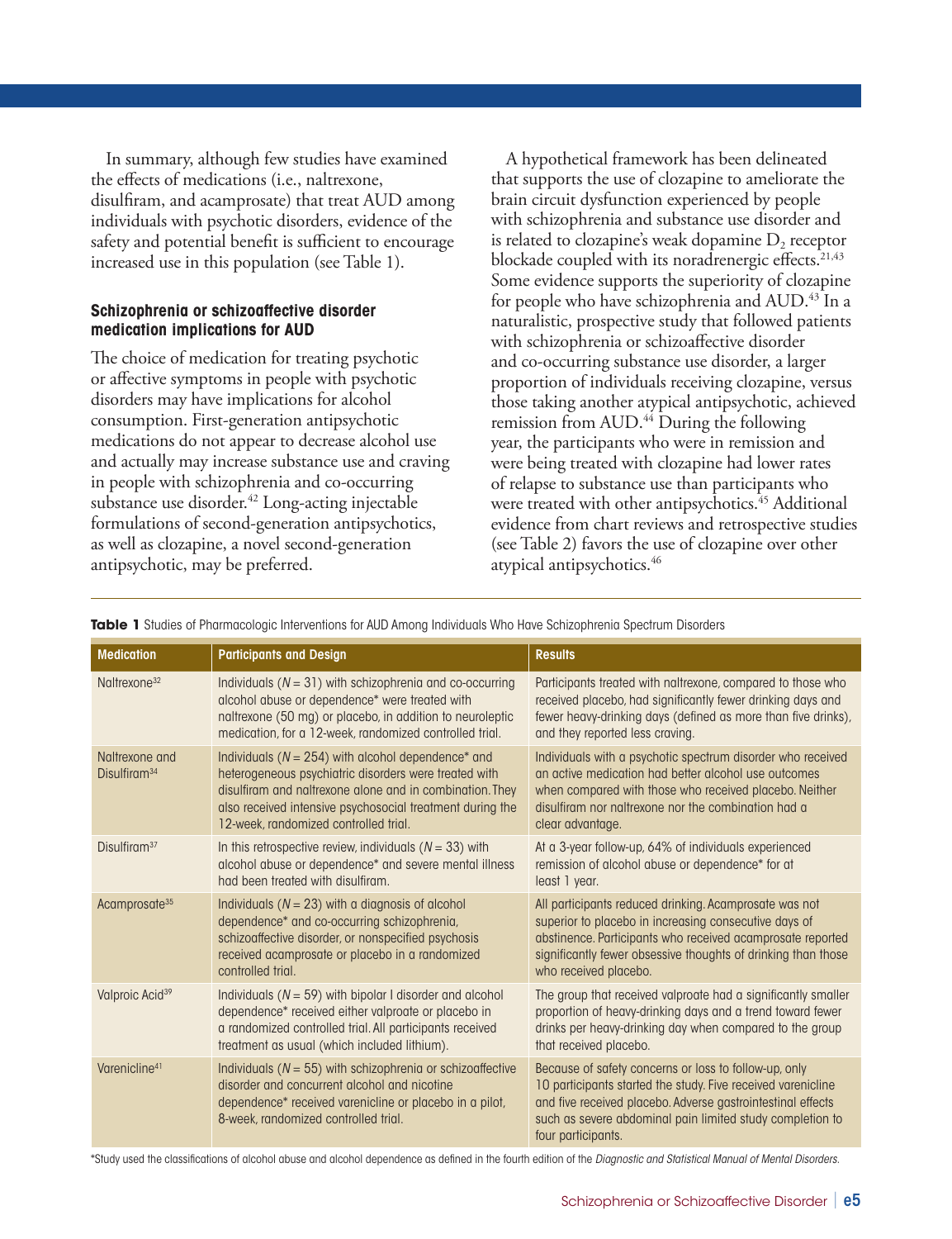Long-acting injectable formulations of antipsychotics may help improve adherence or clarify when nonadherence is present, which may be particularly relevant in a dual-diagnosis population. In a randomized controlled trial comparing oral and long-acting injectable risperidone treatment for individuals with schizophrenia and AUD, heavy drinking worsened over time for those in the oral risperidone group compared to those treated with the long-acting injectable formulation.<sup>47</sup> However, another study comparing long-acting injectable versus oral risperidone did not find differences in alcohol use outcomes between the two groups.<sup>48</sup>

Lastly, a randomized, open-label, review board– blinded study comparing once-monthly paliperidone palmitate to daily oral antipsychotics examined real-world outcomes for participants, a majority of whom had a diagnosis of co-occurring substance use disorder.49 This trial demonstrated the superiority of

long-acting injectable paliperidone, including for the primary outcome of time to first treatment failure.

Other second-generation antipsychotics that do not have potent dopamine  $D_2$  blockade may have theoretical benefit over typical antipsychotic medications, although evidence in prospective controlled trials is limited. It has been postulated that the unique mechanism of action of aripiprazole (a partial agonist at dopamine  $D_2$  and 5-HT<sub>1A</sub> receptors and an antagonist at  $5-HT<sub>2A</sub>$  receptors) may have beneficial effects for alcohol use.<sup>50</sup> Uncontrolled trials provide support for use of aripiprazole among people who have co-occurring schizophrenia and cocaine or tobacco use disorder but not co-occurring schizophrenia and AUD.<sup>51</sup> Quetiapine, which weakly blocks dopamine  $D<sub>2</sub>$ receptors, has support from small, open-label trials that showed reductions in alcohol use.<sup>52</sup> However, no randomized controlled trials of these medications

| <b>Medication</b>                                                    | <b>Participants and Design</b>                                                                                                                                                                                                                                                                                             | <b>Results</b>                                                                                                                                                                                                                                                                                                                                                                                                                                 |
|----------------------------------------------------------------------|----------------------------------------------------------------------------------------------------------------------------------------------------------------------------------------------------------------------------------------------------------------------------------------------------------------------------|------------------------------------------------------------------------------------------------------------------------------------------------------------------------------------------------------------------------------------------------------------------------------------------------------------------------------------------------------------------------------------------------------------------------------------------------|
| Clozapine <sup>44,45</sup>                                           | Patients ( $N = 151$ ) with schizophrenia or schizoaffective<br>disorder and co-occurring substance use disorder, of<br>whom 36 were prescribed clozapine, were followed in a<br>prospective study. The same patients were followed over<br>the next year.                                                                 | A larger proportion of participants who received clozapine,<br>versus those taking a different atypical antipsychotic,<br>achieved remission from AUD (79% vs. 34%). Participants in<br>remission who had been treated with clozapine had lower<br>rates of relapse to substance use (8%) than those treated<br>with other antipsychotics (40%).                                                                                               |
| Clozapine and<br>Risperidone <sup>46</sup>                           | In this retrospective review, patients with schizophrenia<br>or schizoaffective disorder and co-occurring alcohol<br>or cannabis use had been treated with clozapine or<br>risperidone.                                                                                                                                    | Abstinence rates were significantly higher for participants<br>treated with clozapine than for those treated with risperidone<br>$(54\% \text{ vs. } 13\%, p = .05).$                                                                                                                                                                                                                                                                          |
| Long-Acting<br>Injectable<br>Risperidone <sup>47</sup>               | Individuals ( $N = 95$ ) with schizophrenia and AUD received<br>6 months of risperidone either by long-acting injection or<br>by mouth in a randomized controlled trial.                                                                                                                                                   | In the group that received risperidone by mouth, heavy<br>drinking significantly worsened over time ( $p = .024$ ). A slight<br>difference between groups was shown for change in the<br>number of heavy-drinking days per week, with the long-acting<br>injection group showing a small decrease ( $p = .054$ ). The<br>long-acting injection group had significantly fewer drinking<br>days per week than the by-mouth group ( $p = .035$ ). |
| Long-Acting<br>Injectable<br>Risperidone <sup>48</sup>               | Patients with schizophrenia who were unstable were<br>treated with long-acting injectable or by-mouth risperidone<br>in a randomized controlled trial. The length of time to<br>psychiatric rehospitalization, as well as other clinical<br>outcomes such as substance misuse, were examined.                              | Patients treated with long-acting injectable risperidone and<br>those treated with by-mouth risperidone had no difference in<br>alcohol use outcomes.                                                                                                                                                                                                                                                                                          |
| Long-Acting<br>Injectable<br>Paliperidone<br>Palmitate <sup>49</sup> | Participants ( $N = 450$ ) received either once-monthly<br>paliperidone palmitate or daily oral antipsychotics in<br>a 15-month, open-label, review board-blinded study.<br>A majority of participants had a diagnosis of schizophrenia<br>with co-occurring substance use disorder. Real-world<br>outcomes were examined. | Results demonstrated superiority of long-acting injectable<br>paliperidone, including for the outcome of time to first<br>treatment failure.                                                                                                                                                                                                                                                                                                   |

**Table 2** Studies of Antipsychotic Medications Among Individuals With Substance Use Disorder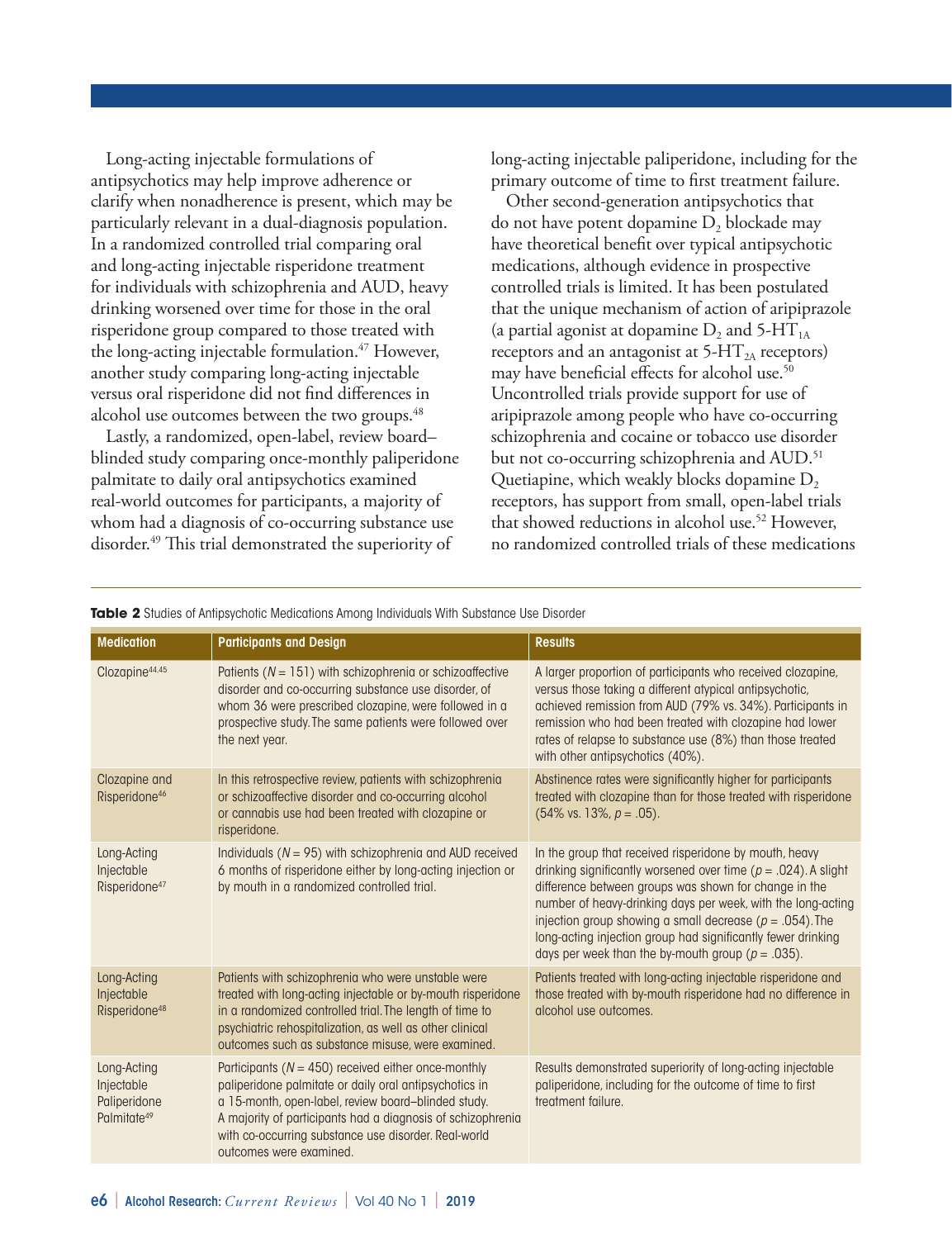examine alcohol outcomes in people with cooccurring schizophrenia and AUD.

## **Psychotherapeutic and psychosocial interventions**

Chronic psychotic illness is often accompanied by cognitive deficits and diminished executive functioning, which may be worsened by the effects of alcohol in those who have co-occurring AUD. Therefore, integrated and tailored care for both the psychotic disorder and AUD can improve access to care, deliver consistent messages about treatment and recovery, provide interventions that support attempts to reduce substance use, and manage behavioral health conditions.<sup>53</sup>

Group therapy using cognitive behavioral therapy, motivational enhancement therapy, or contingency management has a role in treating AUD and co-occurring schizophrenia.54,55 Considerations for this particular population include using active and ongoing motivation enhancement approaches and modifying cognitive behavioral therapy to account for cognitive, interpersonal, and motivational deficits that commonly occur among people with schizophrenia.<sup>29</sup>

Contingency management involves agreed on, immediate, tangible rewards to reinforce positive behaviors, such as treatment attendance or abstinence that has been verified by biologic measures. Such a management strategy for alcohol abstinence has been shown to be effective for people who have schizophrenia or other serious mental illness and who also have AUD. For example, one study demonstrated that participants who received contingency management intervention were 3.1 times more likely than participants from the control group to have a negative result on a urine test for the alcohol biomarker ethyl glucuronide.<sup>56</sup> Also, these participants were more likely to attain 1.5 weeks of additional alcohol abstinence during a 12-week trial as compared to participants in the control group.

More intensive interventions, including assertive community treatment (ACT) and residential programs, may benefit individuals with co-occurring schizophrenia and AUD. ACT is the most widely tested model of community care for people with severe mental illness. ACT consists of an interdisciplinary team (i.e., the psychiatrist, social

workers, nurses, occupational therapists, and peer support) with a low participant-to-staff ratio. This team provides a range of comprehensive services, including community outreach, 24-hour availability for emergency communication, and integrated pharmacotherapy and behavioral treatments for substance use disorder. For people with dual disorders, faithful implementation of and adherence to the ACT model is associated with superior outcomes in substance use, including significantly fewer days of alcohol and drug use.<sup>57</sup> Residential programs that integrate treatment for mental health and substance use disorders can be effective and may be especially indicated for individuals who are homeless or have had suboptimal response to other interventions.<sup>53</sup>

Alcoholics Anonymous is underused among individuals with co-occurring AUD and psychotic disorders, although this population has unique considerations. People who have psychotic disorders benefit from the education and support they receive by attending and processing 12-step meetings, but people who have acute psychosis may not be able to tolerate these meetings.<sup>58</sup> Dual Recovery Anonymous (Double Trouble or Double Trouble in Recovery) is a 12-step program tailored for individuals with co-occurring mental illness and substance use disorder. Evidence shows higher rates of abstinence, better adherence to psychiatric medication, and improved personal functioning for people who attended dual-focused groups as compared to those who attended Alcoholics Anonymous.<sup>59</sup>

## **Future Research Directions**

Additional research related to co-occurring AUD and schizophrenia or schizoaffective disorder is needed. Environmental factors, including substance use, that contribute to the risk of developing schizophrenia continue to be investigated. Prospective longitudinal markers of neurobiological function in adolescence before onset of psychotic symptoms and alcohol consumption could further elucidate the etiology of these disorders. Moreover, further development of evidence-based interventions to address alcohol and other substance use in adolescents before and during first-episode psychosis is required. Lastly, additional investigations into the efficacy of various treatment modalities are necessary, particularly because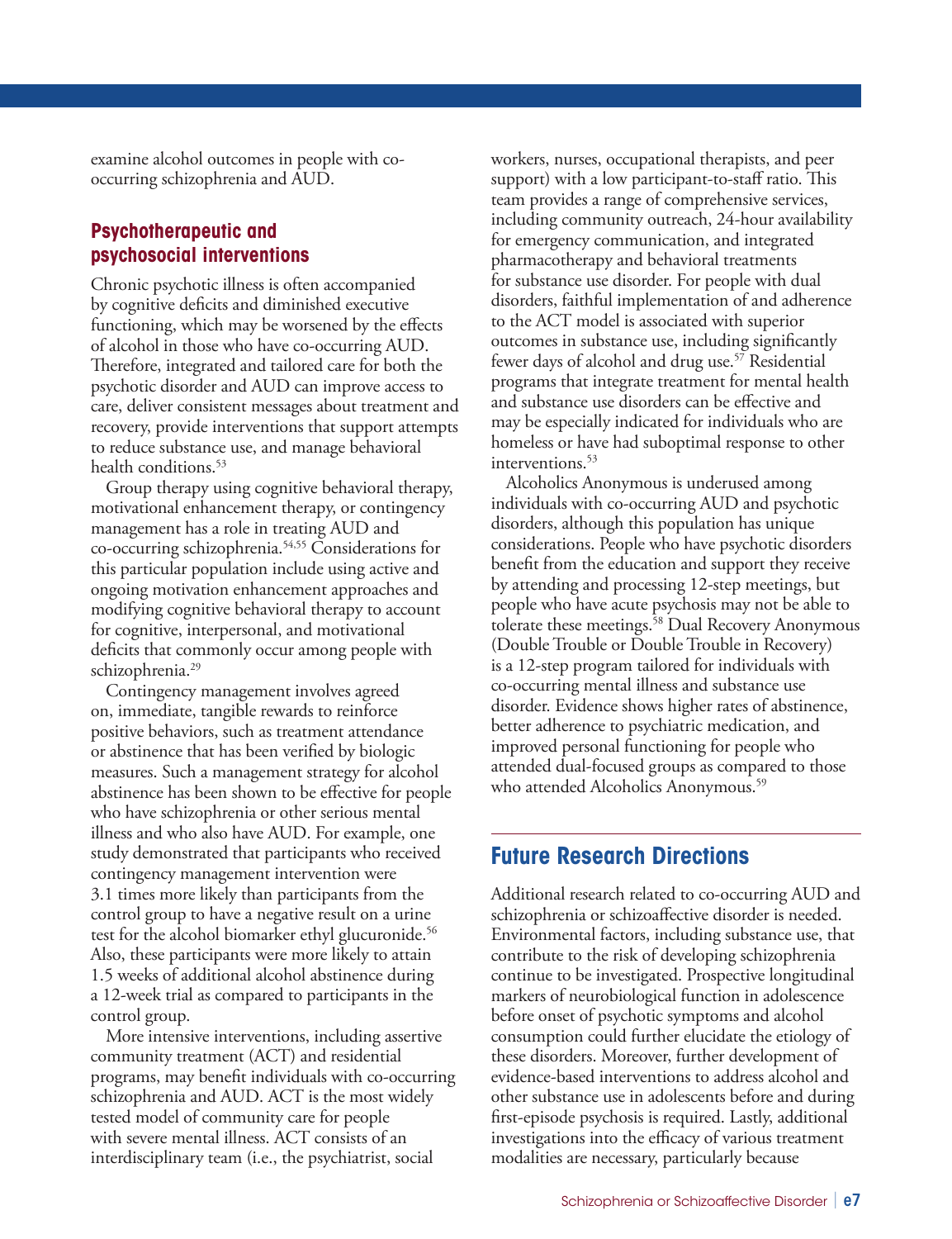individuals with co-occurring disorders often are excluded from clinical trials.

#### **Acknowledgments**

This article was supported by National Institute on Drug Abuse grants R21DA044501 and R01DA034699, by National Institute on Alcohol Abuse and Alcoholism grants R01AA018151 and R21AA019534, and by National Center for Advancing Translational Sciences grant UL1TR001086.

#### Financial Disclosure

Dr. Green has received research funding from Janssen, Novartis, and Alkermes, has served on a data monitoring board for Eli Lilly, and has served as an unpaid consultant to Otsuka and Alkermes. He is the inventor of U.S. patent 9044471, which is related to AUD treatment. Dr. Brunette has received research funding from Alkermes.

#### References

- 1. Mueser KT, McGurk SR. Schizophrenia. *Lancet*. 2004;363(9426):2063-2072. PMID: 15207959.
- 2. Perälä J, Suvisaari J, Saarni SI, et al. Lifetime prevalence of psychotic and bipolar I disorders in a general population. *Arch Gen Psychiatry*. 2007;64(1):19-28. PMID: 17199051.
- 3. Scully PJ, Owens JM, Kinsella A, et al. Schizophrenia, schizoaffective and bipolar disorder within an epidemiologically complete, homogeneous population in rural Ireland: Small area variation in rate. *Schizophr Res*. 2004;67(2-3):143-155. PMID: 14984873.
- 4. Regier DA, Farmer ME, Rae DS, et al. Comorbidity of mental disorders with alcohol and other drug abuse. Results from the Epidemiologic Catchment Area (ECA) study. *JAMA.* 1990;264(19):2511-2518. PMID: 2232018.
- 5. Hartz SM, Pato CN, Medeiros H, et al. Comorbidity of severe psychotic disorders with measures of substance use. *JAMA Psychiatry*. 2014;71(3):248-254. PMID: 24382686.
- 6. Hunt GE, Large MM, Cleary M, et al. Prevalence of comorbid substance use in schizophrenia spectrum disorders in community and clinical settings, 1990–2017: Systematic review and meta-analysis. *Drug Alcohol Depend*. 2018;191:234-258. PMID: 30153606.
- 7. Brunette MF, Mueser KT, Babbin S, et al. Demographic and clinical correlates of substance use disorders in first episode psychosis. *Schizophr Res*. 2018;194:4-12. PMID: 28697856.
- 8. Green AI, Drake RE, Brunette MF, et al. Schizophrenia and co-occurring substance use disorder. *Am J Psychiatry*. 2007;164(3):402-408. PMID: 17329463.
- 9. Hunt GE, Bergen J, Bashir M. Medication compliance and comorbid substance abuse in schizophrenia: Impact on community survival 4 years after a relapse. *Schizophr Res*. 2002;54(3):253-264. PMID: 11950550.
- 10. Jones RM, Lichtenstein P, Grann M, et al. Alcohol use disorders in schizophrenia: A national cohort study of 12,653 patients. *J Clin Psychiatry*. 2011;72(6):775-779. PMID: 21733478.
- 11. Cardno AG, Gottesman II. Twin studies of schizophrenia: From bow-and-arrow concordances to Star Wars Mx and functional genomics. *Am J Med Genet*. 2000;97(1):12-17. PMID: 10813800.
- 12. Hartz SM, Horton AC, Oehlert M, et al. Association between substance use disorder and polygenic liability to schizophrenia. *Biol Psychiatry*. 2017;82(10):709-715. PMID: 28739213.
- 13. Cheah SY, Lawford BR, Young RM, et al. BDNF SNPs are implicated in comorbid alcohol dependence in schizophrenia but not in alcohol-dependent patients without schizophrenia. *Alcohol Alcohol*. 2014;49(5):491-497. PMID: 24993285.
- 14. Walters RK, Polimanti R, Johnson EC, et al. Transancestral GWAS of alcohol dependence reveals common genetic underpinnings with psychiatric disorders. *Nat Neurosci*. 2018;21(12):1656-1669. PMID: 30482948.
- 15. Khokhar JY, Dwiel LL, Henricks AM, et al. The link between schizophrenia and substance use disorder: A unifying hypothesis. *Schizophr Res*. 2018;194:78-85. PMID: 28416205.
- 16. Rosenthal D. *Genetic Theory and Abnormal Behavior*. New York, NY: McGraw-Hill; 1970.
- 17. Large M, Sharma S, Compton MT, et al. Cannabis use and earlier onset of psychosis: A systematic meta-analysis. *Arch Gen Psychiatry*. 2011;68(6):555-561. PMID: 21300939.
- 18. Khantzian EJ. The self-medication hypothesis of substance use disorders: A reconsideration and recent applications. *Harv Rev Psychiatry*. 1997;4(5):231-244. PMID: 9385000.
- 19. Brunette MF, Mueser KT, Xie H, et al. Relationships between symptoms of schizophrenia and substance abuse. *J Nerv Ment Dis*. 1997;185(1):13-20. PMID: 9040528.
- 20. Chambers RA, Krystal JH, Self DW. A neurobiological basis for substance abuse comorbidity in schizophrenia. *Biol Psychiatry*. 2001;50(2):71-83. PMID: 11526998.
- 21. Green AI, Zimmet SV, Strous RD, et al. Clozapine for comorbid substance use disorder and schizophrenia: Do patients with schizophrenia have a reward-deficiency syndrome that can be ameliorated by clozapine? *Harv Rev Psychiatry*. 1999;6(6):287-296. PMID: 10370435.
- 22. Moran LV, Sampath H, Stein EA, et al. Insular and anterior cingulate circuits in smokers with schizophrenia. *Schizophr Res*. 2012;142(1-3):223-229. PMID: 23021898.
- 23. Fischer AS, Whitfield-Gabrieli S, Roth RM, et al. Impaired functional connectivity of brain reward circuitry in patients with schizophrenia and cannabis use disorder: Effects of cannabis and THC. *Schizophr Res*. 2014;158(1-3):176-182. PMID: 25037524.
- 24. Juckel G, Schlagenhauf F, Koslowski M, et al. Dysfunction of ventral striatal reward prediction in schizophrenia. *Neuroimage*. 2006;29(2):409-416. PMID: 16139525.
- 25. Weinberger DR. Implications of normal brain development for the pathogenesis of schizophrenia. *Arch Gen Psychiatry*. 1987;44(7):660-669. PMID: 3606332.
- 26. Tseng KY, Chambers RA, Lipska BK. The neonatal ventral hippocampal lesion as a heuristic neurodevelopmental model of schizophrenia. *Behav Brain Res*. 2009;204(2):295-305. PMID: 19100784.
- 27. Jeanblanc J, Balguerie K, Coune F, et al. Light alcohol intake during adolescence induces alcohol addiction in a neurodevelopmental model of schizophrenia. *Addict Biol*. 2015;20(3):490-499. PMID: 24725220.
- 28. Caton CL, Drake RE, Hasin DS, et al. Differences between early-phase primary psychotic disorders with concurrent substance use and substance-induced psychoses. *Arch Gen Psychiatry*. 2005;62(2):137-145. PMID: 15699290.
- 29. Han BH, Avery JD. Psychotic disorders. In: Avery JD, Barnhill JW, eds. *Co-Occurring Mental Illness and Substance Use Disorders: A Guide to Diagnosis and Treatment*. Washington, DC: American Psychiatric Association; 2018:69-81.
- 30. Caton CL, Hasin DS, Shrout PE, et al. Stability of early-phase primary psychotic disorders with concurrent substance use and substance-induced psychosis. *Br J Psychiatry*. 2007;190:105-111. PMID: 17267925.
- 31. Lev-Ran S, Balchand K, Lefebvre L, et al. Pharmacotherapy of alcohol use disorders and concurrent psychiatric disorders: A review. *Can J Psychiatry*. 2012;57(6):342-349. PMID: 22682571.
- 32. Petrakis IL, O'Malley S, Rounsaville B, et al. Naltrexone augmentation of neuroleptic treatment in alcohol abusing patients with schizophrenia. *Psychopharmacology (Berl)*. 2004;172(3):291-297. PMID: 14634716.
- 33. Batki SL, Dimmock JA, Wade M. Monitored naltrexone without counseling for alcohol abuse/dependence in schizophrenia-spectrum disorders. *Am J Addict*. 2007;16(4):253-259. PMID: 17661192.